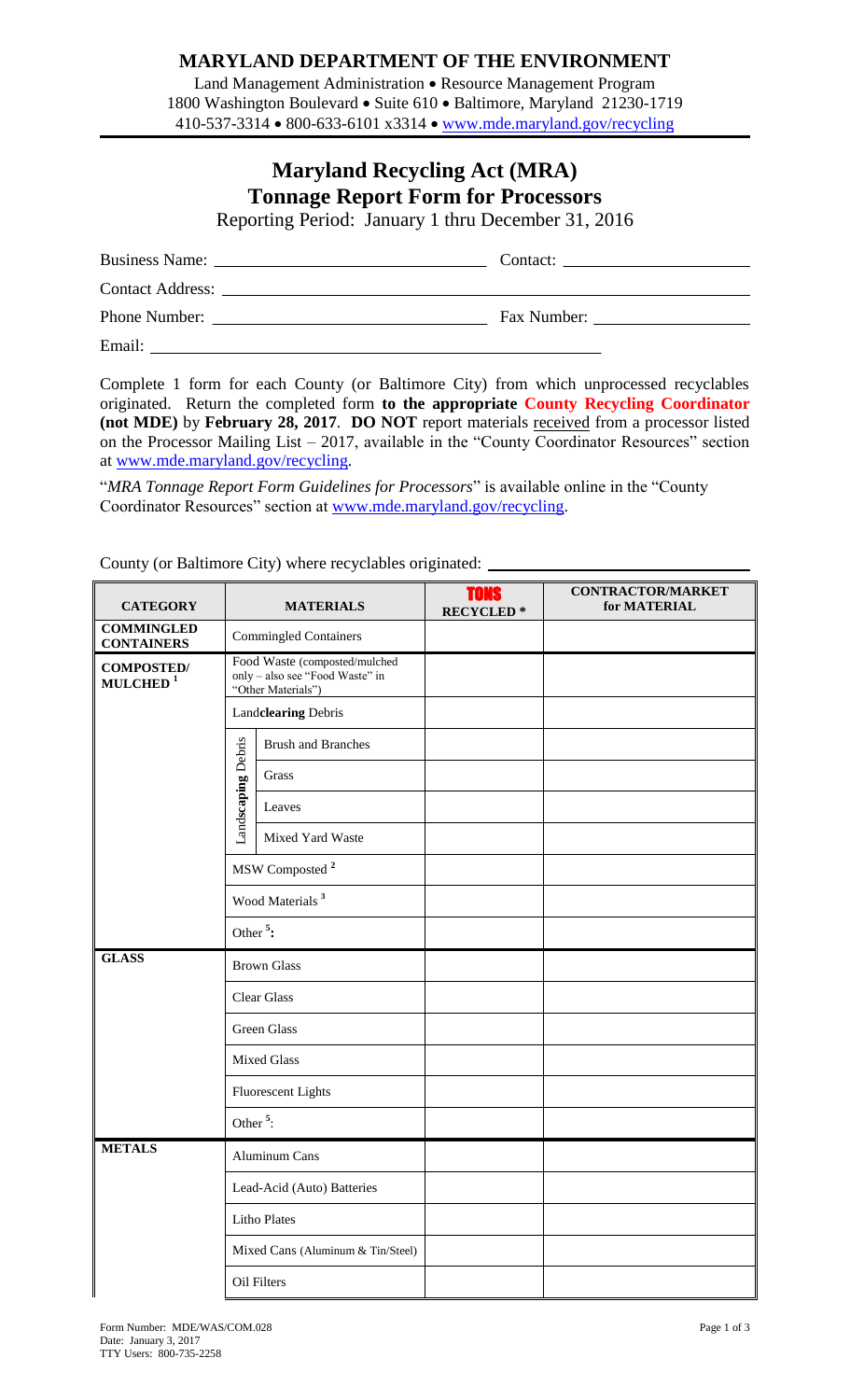| <b>CATEGORY</b>                  | <b>MATERIALS</b>                                       | <b>TONS</b><br><b>RECYCLED*</b> | <b>CONTRACTOR/MARKET</b><br>for MATERIAL |
|----------------------------------|--------------------------------------------------------|---------------------------------|------------------------------------------|
|                                  | Scrap Automobiles                                      |                                 |                                          |
|                                  | Scrap Metal                                            |                                 |                                          |
|                                  | Tin/Steel Cans                                         |                                 |                                          |
|                                  | White Goods                                            |                                 |                                          |
|                                  | Other <sup>5</sup> :                                   |                                 |                                          |
| <b>PAPER</b>                     | Corrugated Cardboard                                   |                                 |                                          |
|                                  | Magazines                                              |                                 |                                          |
|                                  | Mixed Paper                                            |                                 |                                          |
|                                  | Newspaper                                              |                                 |                                          |
|                                  | Office/Computer/White Paper                            |                                 |                                          |
|                                  | <b>Telephone Directories</b>                           |                                 |                                          |
|                                  | Other <sup><math>5</math></sup> :                      |                                 |                                          |
| <b>PLASTIC</b>                   | Film Plastic                                           |                                 |                                          |
|                                  | Plastic Code No. ___________                           |                                 |                                          |
|                                  |                                                        |                                 |                                          |
|                                  | Plastic Code No. ___________                           |                                 |                                          |
|                                  | <b>Mixed Plastic Bottles</b>                           |                                 |                                          |
|                                  | Shrink Wrap                                            |                                 |                                          |
|                                  | Other <sup>5</sup> :                                   |                                 |                                          |
| <b>OTHER</b><br><b>MATERIALS</b> | Antifreeze                                             |                                 |                                          |
|                                  | Animal Protein/Solid Fat                               |                                 |                                          |
|                                  | Asphalt                                                |                                 |                                          |
|                                  | Coal Ash (Fly Ash, Pozzolan)                           |                                 |                                          |
|                                  | Concrete                                               |                                 |                                          |
|                                  | Construction & Demolition Debris                       |                                 |                                          |
|                                  | Electronics/Computer Equipment                         |                                 |                                          |
|                                  | Food Waste (non-<br>composted/mulched)                 |                                 |                                          |
|                                  | Industrial Fluids (e.g., cleaning<br>pesticides, etc.) |                                 |                                          |
|                                  | MSW-to-Energy Ash                                      |                                 |                                          |
|                                  | Pallets (Refurbished)                                  |                                 |                                          |
|                                  | Sewage Sludge                                          |                                 |                                          |
|                                  | Soil                                                   |                                 |                                          |
|                                  | Textiles                                               |                                 |                                          |
|                                  | <b>Toner Cartridges</b>                                |                                 |                                          |
|                                  | Tires (Recycled) <sup>4</sup>                          |                                 |                                          |
|                                  | Tires (Retread)                                        |                                 |                                          |